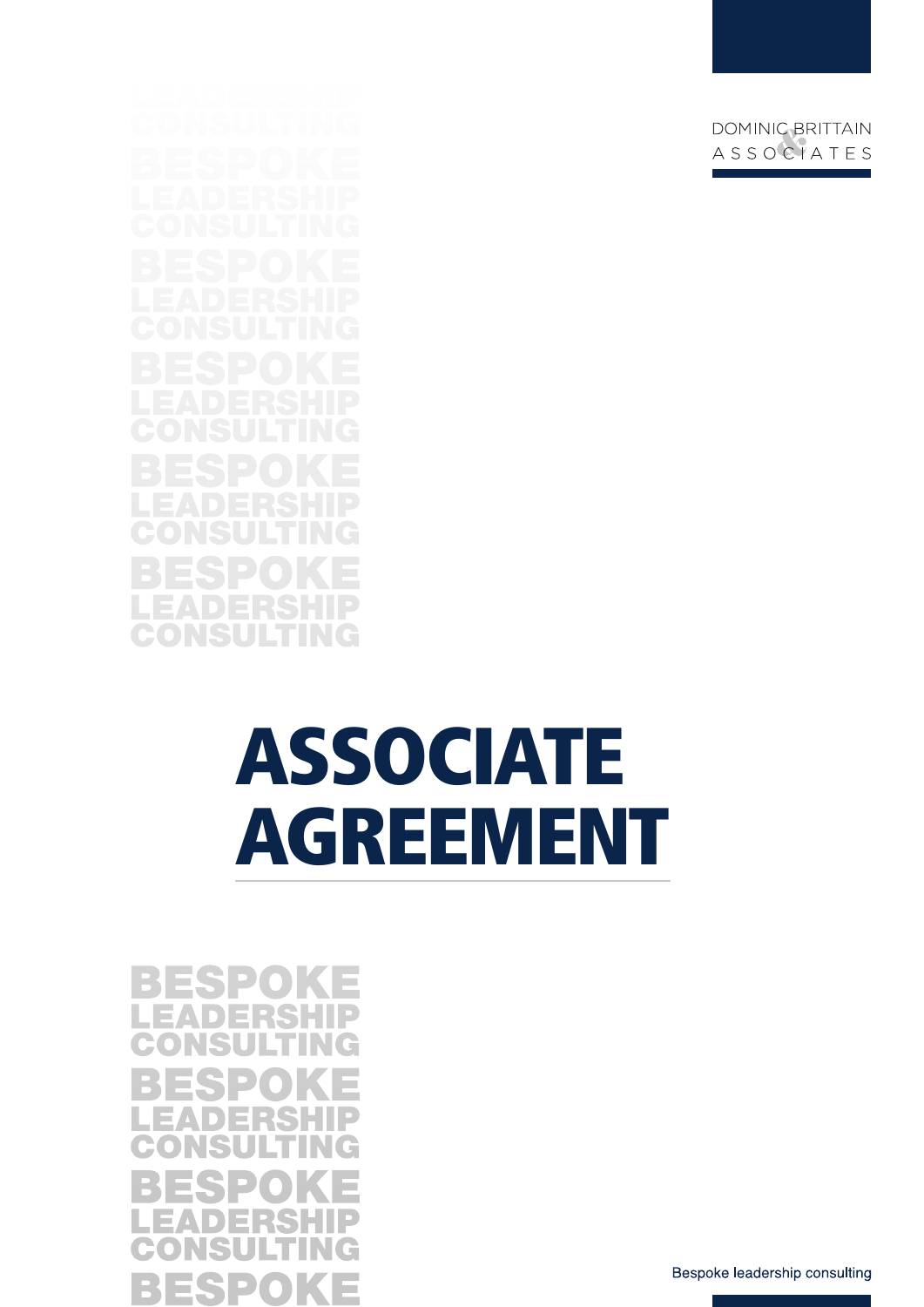#### **Dominic Brittain & Associates 'DB&A'**

# **Associate Agreement**

## Table of Contents

|    | Definitions                                                           |    |
|----|-----------------------------------------------------------------------|----|
| 2. | Parties                                                               | 2  |
| 3. | Services                                                              | 3  |
| 4. | Fees                                                                  | 3  |
| 5. | Expenses                                                              |    |
| 6. | Payment Terms                                                         |    |
| 7. | Status, Indemnification and Other Activities                          | 4  |
| 8. | Confidentiality                                                       | 5  |
| 9. | Liability                                                             | 6  |
|    | 10. Intellectual Property                                             | 6  |
|    | 11. Termination                                                       | 8  |
|    | 12. Other contractual terms                                           | 9  |
|    | 13. Restrictions                                                      | 11 |
|    | 14. Data Protection                                                   | 11 |
|    | 15. Schedule 1                                                        | 12 |
|    | 16. Annex A - DB&A Code of Ethics                                     | 13 |
|    | 17. Annex $B -$ Services typically required to complete an assignment | 14 |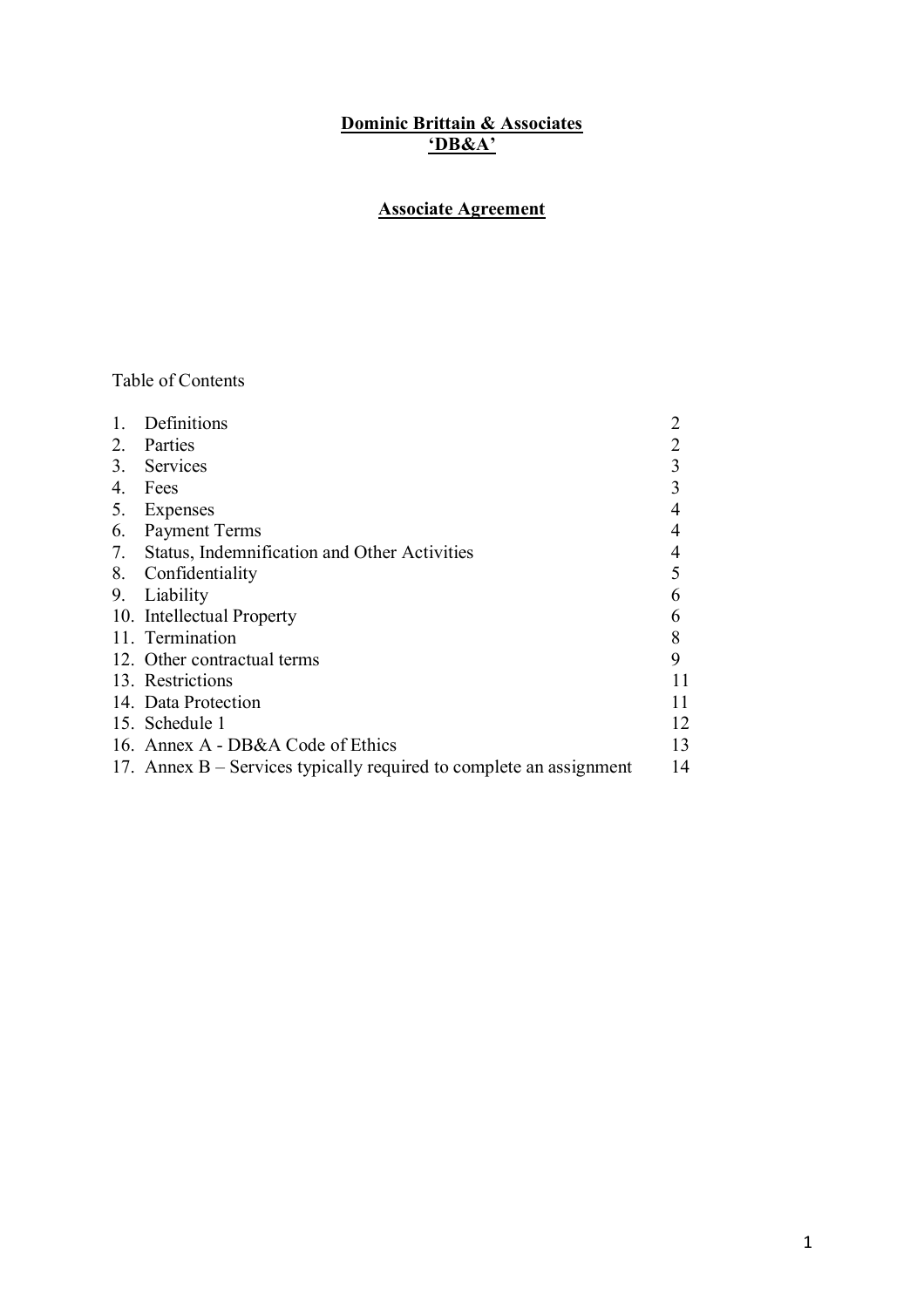## **1. Definitions**

'**Assignment**' – An assignment is a training and/or development piece of work for senior executives that DB&A has identified needs to be done and is to be carried out with an associate by the provision of services.

'**Assignment Commencement Date**' – The date agreed by the parties from which the Associate will be available to begin to provide the services.

'**Associate**' – the Associate is an individual whom DB&A wishes to assist them in their normal business activities, who is to deliver specialist training and development sector knowledge and support to complement that of DB&A's staff. The Associate is named in paragraph 2 of this Agreement and the Associate will be engaged through the Associates' Business.

'**Associate's Business**' – the trading vehicle of the Associate and being either the Associate trading in his/her own name as the proprietor of a business or the incorporated company of which the Associate is the director and controlling shareholder and also named as a party to this Agreement.

'**Normal Business Activities**' – DB&A's normal business activities are to provide bespoke, confidential and international leadership consulting services to clients across the corporate sector through:

- a) Workshops for CEOs/MDs and their senior leadership teams.
- b) Individual coaching for senior executives.
- c) Leadership development workshops for the 'CEO -2' level to enable them to better support the CEO's leadership team, and to strengthen the pool of promotable executives.

**'Total Daily Fees'** – The Total Daily Fees are the total fees the client pays for each day of facilitation. In this context, a day is eight (8) contact hours. Total Daily Fees do not include monies paid by the client for expenses, including those for psychometric testing and Cognitive Bias Testing. All such expenses are charged to the client at cost.

## **2. Parties**

This Agreement is made on the ….. of ………….., 20…. between Dominic Brittain trading as Dominic Brittain and Associates whose office is at Stapleford farm, Green lane, Hooke, Dorset, DT8 3PB ('DB&A') and

The Associate trading as the Associate's Business named below.

Associate's Name: Telephone No: E-mail:

Associate's Business Name: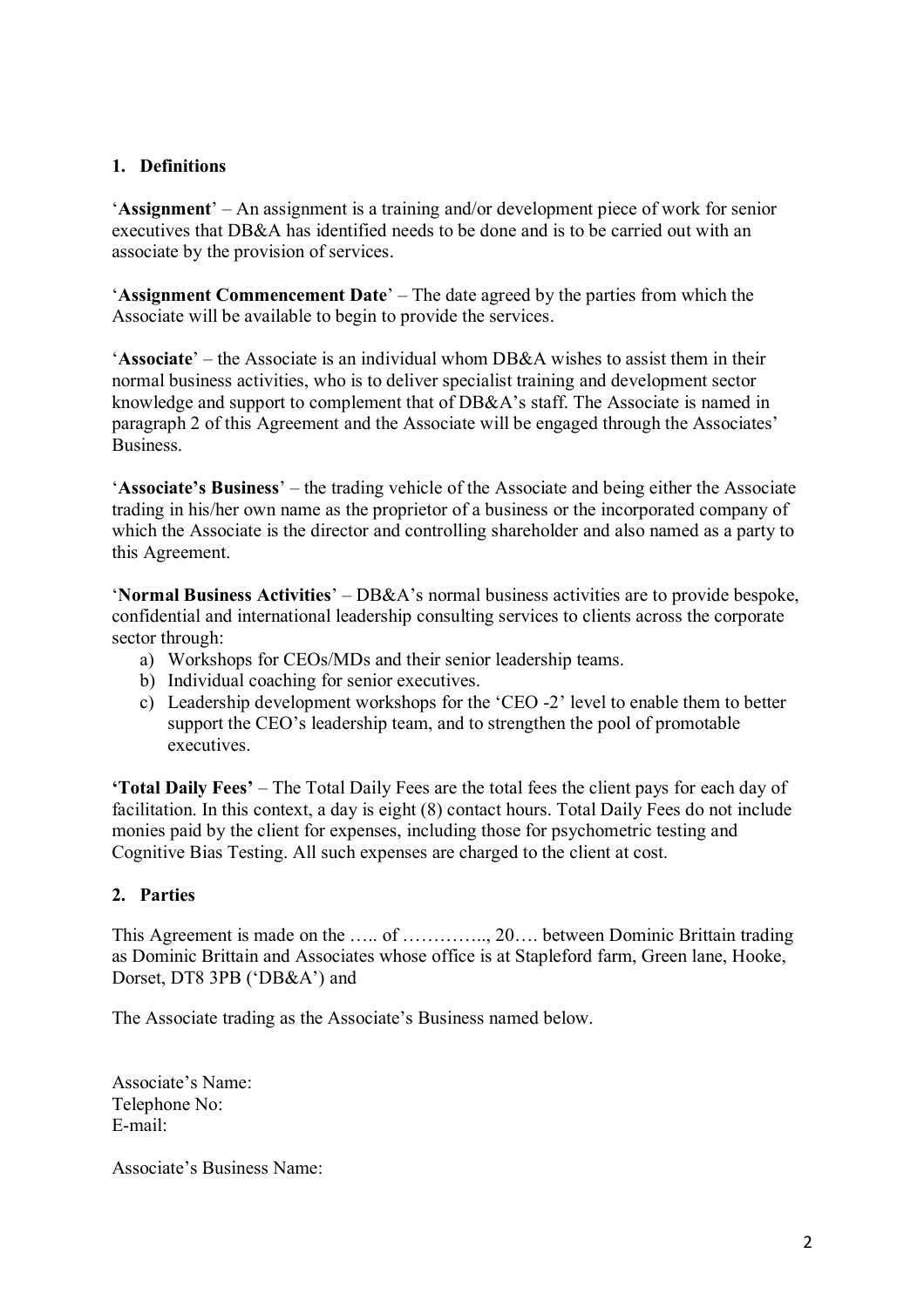Principal place of business:

DB&A wishes to contract the provision of the expertise in training and development services from the Associate through the Associate's Business as will be described using Schedule 1 for each Assignment (the "Services"). The Associate is willing and able to provide such Services through the Associates Business.

By signing below, the parties hereby accept and agree the terms and conditions of this Agreement.

| For and on behalf of          | The Associate for and on behalf of |
|-------------------------------|------------------------------------|
| Dominic Brittain & Associates | The Associate's Business           |

#### **3. Services**

The Associate will faithfully and diligently carry out each Assignment when providing the Services to DB&A. The Associate joins the associate register maintained by DB&A from the date of this Agreement until terminated in accordance with clause 11 below. The Associate agrees to be available to DB&A for Assignments from time to time in accordance with clause 7 of this Agreement, and each Assignment will be identified once agreed between the parties in a re-issued Schedule 1

The whole of the Application to become an Associate and in particular the information provided to DB & A by the Associate as to the expertise of the Associate has been relied upon by DB&A and the parties agree shall form part of this Agreement.

The Associate will perform all duties covered by this Agreement:

(a) in support of DB&A's Normal Business Activities;

(b) in accordance with DB&A's Code of Ethics attached to this Agreement as Annex A; and

(c) with all the due care, skill and ability of an experienced professional Associate.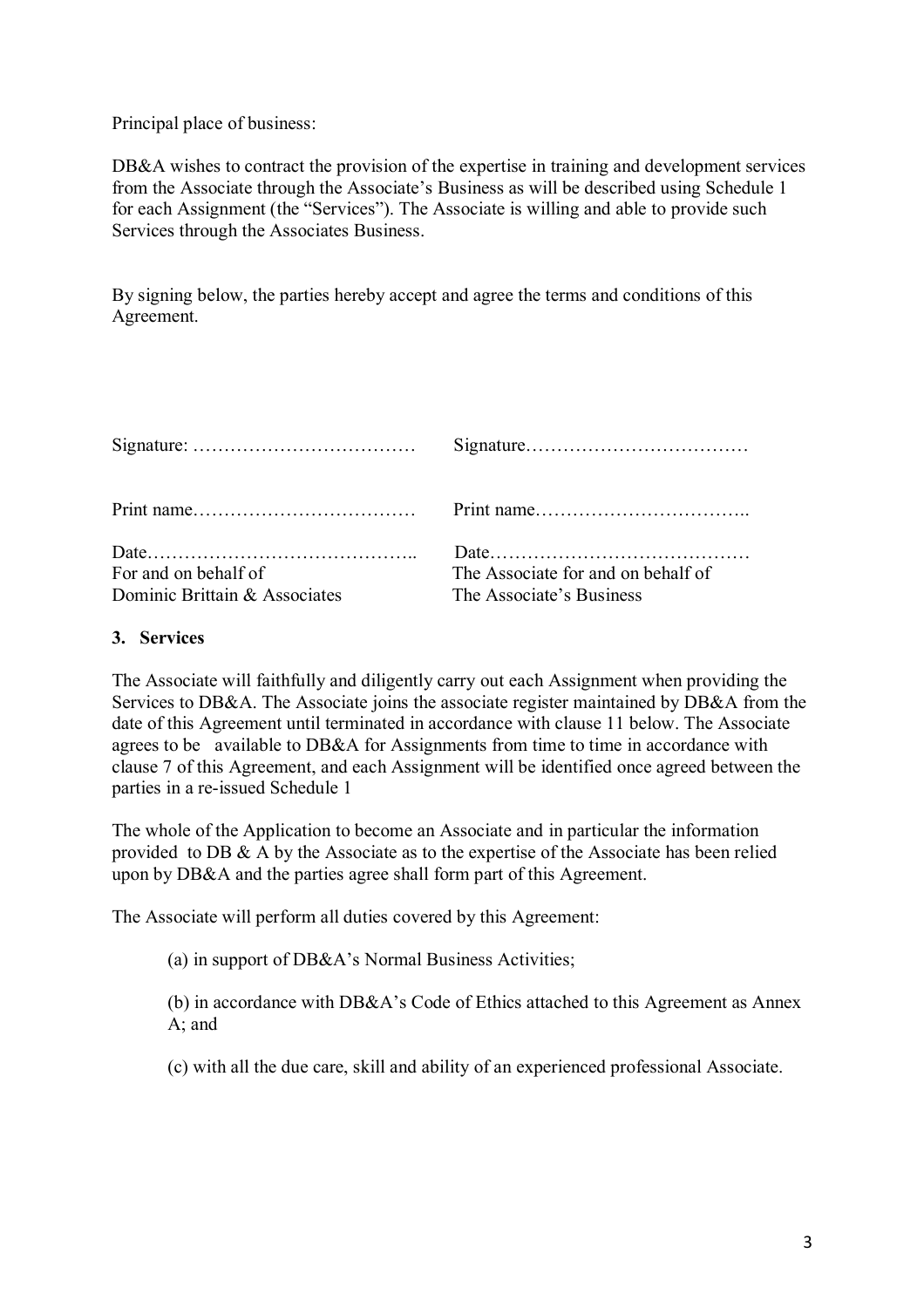With the prior written approval of DB&A, a suitably qualified and skilled Substitute may be appointed to perform the Services instead of the Associate, provided that the Substitute shall be required to be bound by the terms contained in the Agreement, including with regard to the code of ethics. If DB&A accepts the Substitute, the Associates' Business shall continue to invoice DB&A and shall be responsible for the remuneration of the Substitute.

# **4. Fees**

In consideration of the provision of the Services, DB&A shall pay to the Associate's Business fees at the rate and in the manner set out in Schedule 1. Fees for the Associate's Business will vary according to the Services provided by the Associate to complete the Assignment, and are based upon a percentage of the Total Daily Fees that are charged to the client. Typical scenarios are attached to this Agreement at Annex B.

In the event that at any time after the Assignment Commencement Date, the Associate is not able or willing for whatever reason to continue to provide the Services (either itself or by substitutes), DB&A will not be required to pay to the Associate's Business any further fees or other sums (whether by way of compensation or otherwise) beyond the agreed fees for the days the Associate has already worked.

# **5. Expenses**

Only where expressly permitted by Schedule 1, DB&A will submit to the client and, upon payment by the client, reimburse the Associates Business for necessary and reasonable travel, accommodation and meal expenditure incurred by the Associate in connection with providing the Services. Any such claim by the Associate must be receipted and each expense is to be identifiable as a separate item in invoices submitted for payment.

## **6. Payment Terms**

The Associate's Business will submit invoices to DB&A in respect of fees (and permitted in Schedule 1 Expenses) for the Services of the Associate at the end of the Assignment. Except in the case of genuine dispute, these will be paid by BACS by DB&A within 7 (seven) days of receipt of payment from the client.

## **7. Status, Indemnification and Other Activities**

The relationship of the Associate's Business (and the Associate) to DB&A will be that of independent Associate and nothing in this Agreement shall render it (nor the Associate) an employee, worker or partner of DB&A.

This Agreement constitutes a contract for the provision of services and not a contract of employment and accordingly the Associate's Business shall be fully responsible for and shall indemnify DB&A for and in respect of:

(a) any income tax, National Insurance and social security contributions and any other liability, deduction, contribution, assessment or claim arising from or made in connection with either the performance of the Services or any payment or benefit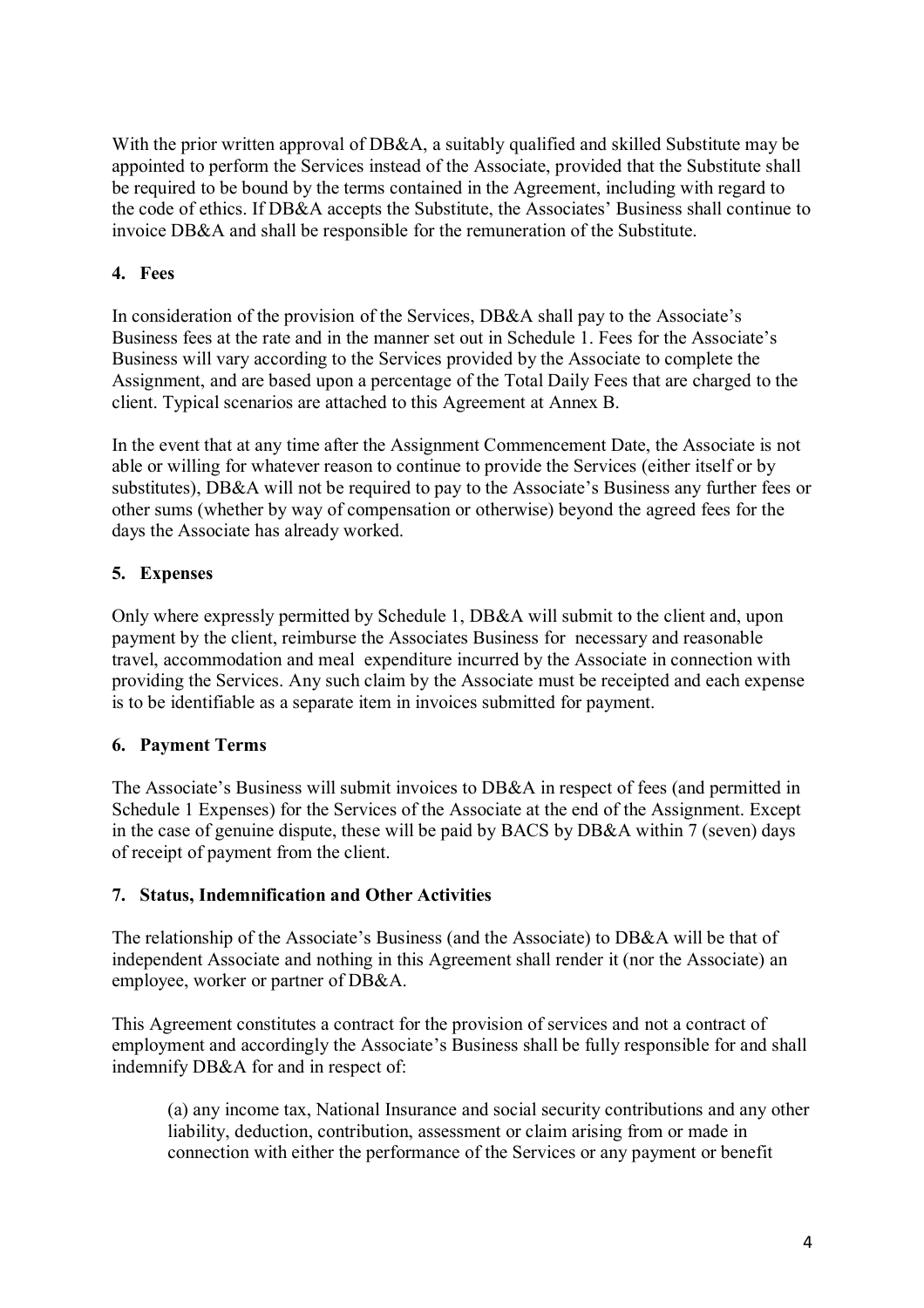received by the Associate in respect of the Services, where such recovery is not prohibited by law;

(b) all reasonable costs, expenses and any penalty fine or interest incurred or payable by DB&A in connection with or in consequence of any such liability, deduction, contribution, assessment or claim other than where the latter arises out of DB&A's negligence or willful default; and

(c) any liability arising from any employment-related claim or any claim based on worker status (including reasonable costs and expenses) brought by the Associate and/or any substitute against DB&A arising out of or in connection with the provision of the Services.

DB&A may, at its option, satisfy such indemnity (in whole or in part) by way of deduction from payments to the Associates' Business.

Nothing in this Agreement shall prevent the Associates' Business or the Associate from being engaged, concerned or having any financial interest in any capacity in any other business, trade, profession or occupation during the Assignment provided that:

(a) such activity does not cause a breach of any of the Associate's Business or the Associate's obligations under this Agreement;

(b) the Associate's Business or the Associate shall not during the term of this Agreement engage in any such activity if it relates to a business which is similar to or in any way competitive with DB&A's activities without the prior written consent of DB&A; and

(c) the Associates' Business and the Associate shall give priority to the provision of the Services to DB&A over any other business activities undertaken by the Associates' Business or the Associate during the course of the Assignment

## **8. Confidentiality**

The Associates' Business and the Associate, and/or any substitutes, will not disclose or use or cause to be disclosed or used, at any time during or subsequent to this Agreement, any secret or confidential information of DB&A or any of the organisations that the Associates' Business or the Associate has access to in the course of the Assignment, except as expressly authorized in writing by DB&A in connection with the Associate's Assignment or as required by law. Secret or confidential information includes (without limitation) all and any information about clients , DB& A and its associates , business plans, maturing new business opportunities, research and development assignments, product formulae, processes, inventions, designs, discoveries or know-how, sales statistics, marketing surveys and plans, costs, profit or loss, prices and discount structures, the names, addresses and contact details of customers and potential customers or suppliers and potential suppliers (whether or not recorded in writing or electronic or digital) which DB&A, or any associated entity with whom DB&A has a relationship, treats as confidential. At any stage during the Assignment at DB&A's request or on the termination of this Agreement all such confidential information in written or electronic or digital form and any copies will be returned forthwith by the Associate's Business or the Associate to DB&A.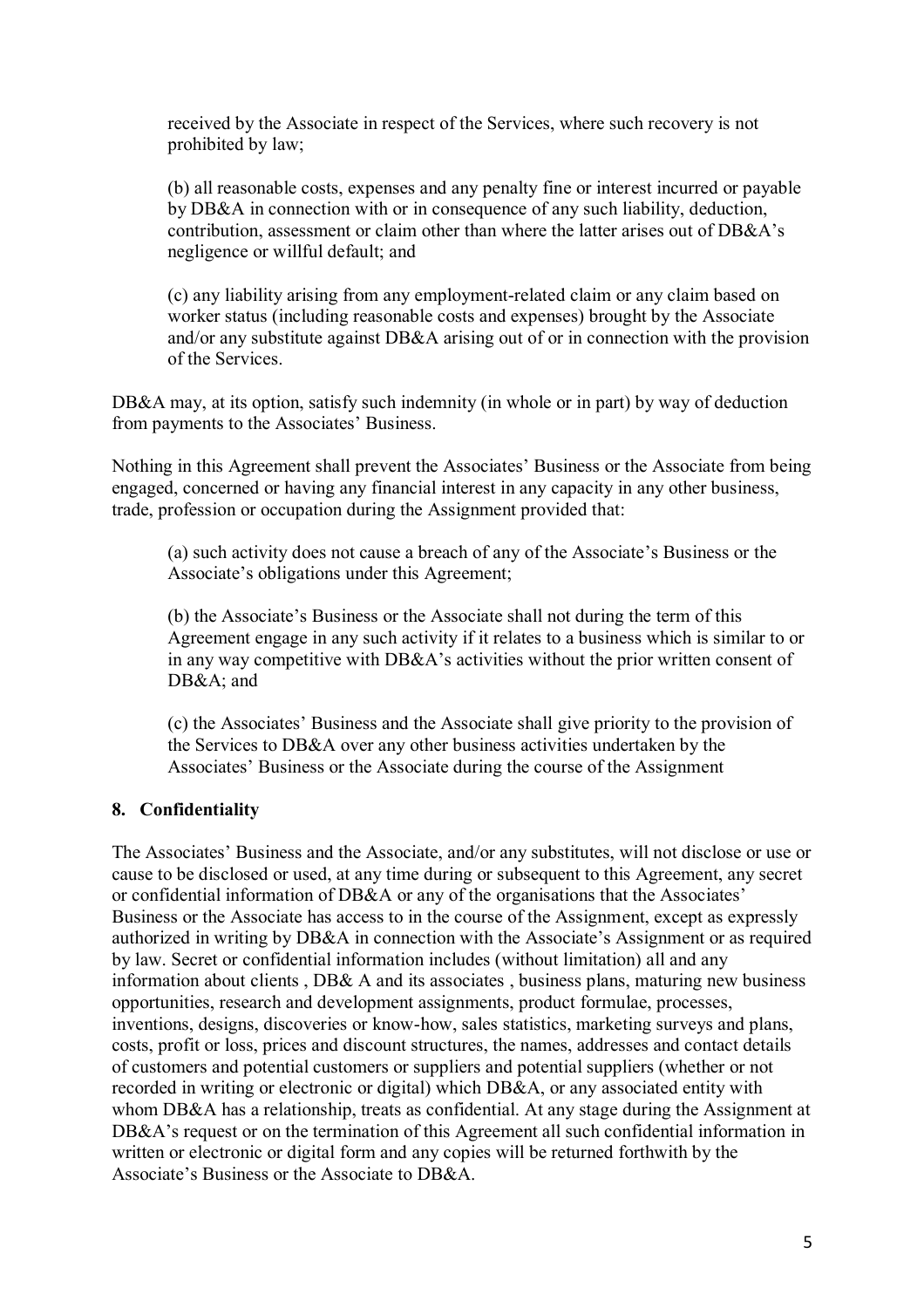The Associate's Business's and the Associate's obligations of confidentiality under this clause 8 shall survive the termination or expiry of this Agreement, for whatever reason.

# **9. Liability**

Other than in respect of the proper payment of the Associate's Business's fees, DB&A shall not be liable to the Associate's Business or to the Associate in respect of any losses suffered or incurred by either of them arising out of or in connection with the Assignment. If, however, for whatever reason, any liability shall be found to attach to DB&A, any damages or other sums payable shall be limited to the amount of any fees already paid to the Associate's Business by DB&A as at the date such liability arises.

The Associate's Business shall be responsible for taking out and maintaining full and proper insurance cover in connection with the Associate's provision of the Services and shall if requested by DB & A make available details of such insurance maintained from time to time.

The Associate's Business and the Associate shall be liable for any loss, damage or injury to DB&A, (or its officers, servants or agents) resulting from their breach of this Agreement or any negligent acts or omissions during the provision of the Services (including the negligent acts or omissions of any of the personnel identified in Schedule 1 and/or any substitutes) and shall indemnify and keep indemnified DB&A against any third party's claim or claims made in relation to such breach, negligent acts or omissions. Such indemnity is to continue for a minimum of two years after the termination or expiry of this Agreement, for whatever reason.

Nothing in this Agreement is intended nor shall exclude or limit any party's liability for causing death or personal injury by its negligence or for its fraudulent misrepresentation or any circumstances where such exclusion of liability is not permitted by law.

# **10. Intellectual Property**

The Associate's Business hereby assigns to DB&A all existing and future Intellectual Property Rights and title in the Works (as defined below) and all materials embodying these rights to the fullest extent permitted by law. Insofar as they do not vest automatically by operation of law or under this Agreement, the Associate's Business and/or the Associate (as the case may be) holds legal title in these rights on trust for DB&A.

The Associate and the Associate's Business undertake to DB&A:

(a) whenever requested to do so by DB&A promptly to deliver to DB&A all correspondence, documents, papers and records on all media (and all copies or abstracts of them), recording or relating to any part of the Assignment and the process of their creation which are in their respective possession, custody or power;

(b) not to register nor attempt to register any of the Intellectual Property Rights in the Works, unless requested to do so by DB&A; and to do all acts necessary to confirm that absolute title in all Intellectual Property Rights in the Works has passed, or will pass, to DB&A.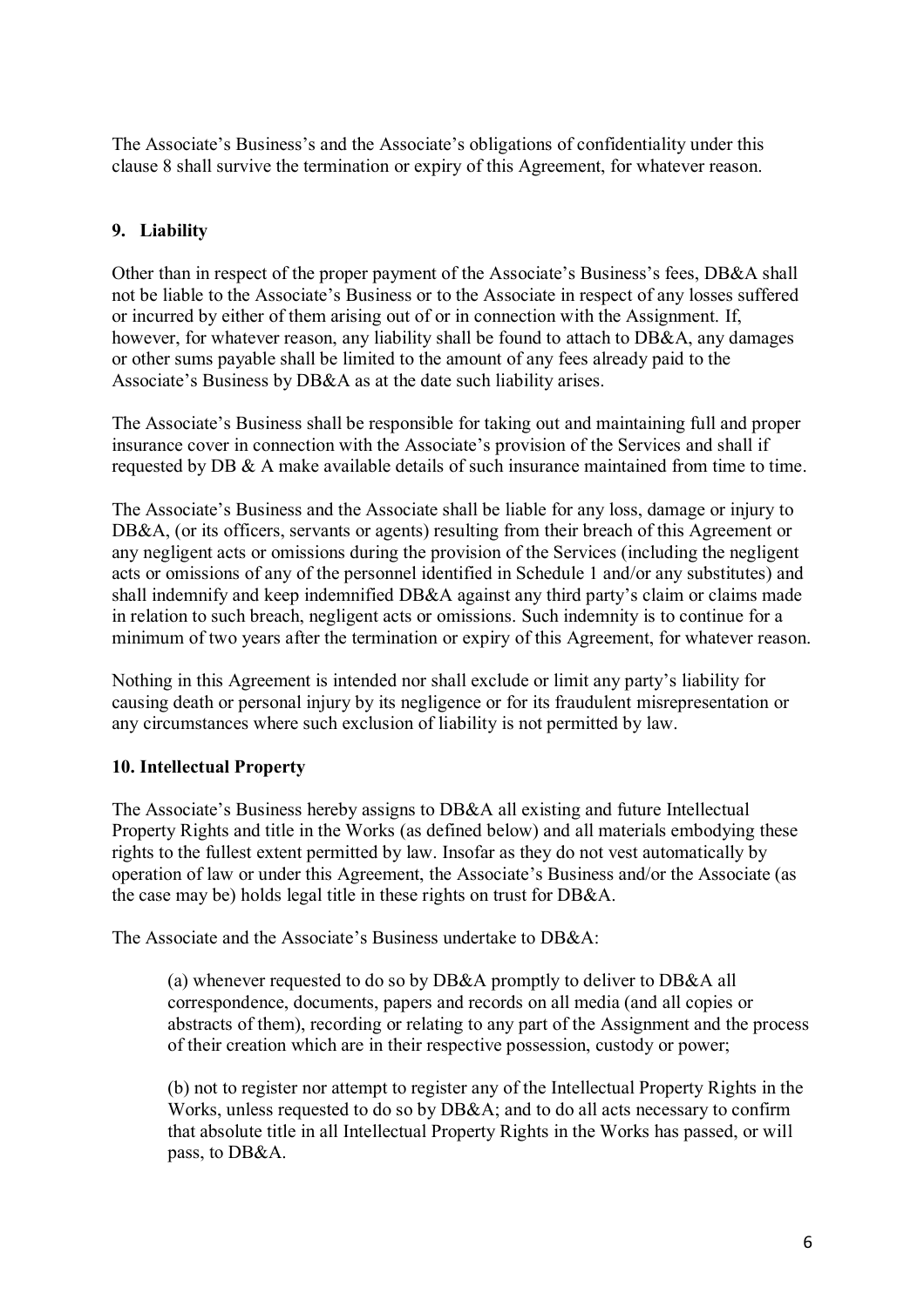The Associate and the Associates' Business each warrant to DB&A that:

(a) it has not given and will not give permission to any third party to use any of the Works nor any of the Intellectual Property Rights in the Works;

(b) it is unaware of any use by any third party of any of the Works or Intellectual Property Rights in the Works; and the use of the Works or the Intellectual Property Rights in the Works by DB&A in pursuit of its commercial objectives will not infringe the rights of any third party.

The Associate and the Associates' Business jointly and severally agree to indemnify DB&A and keep it indemnified at all times against all or any costs, claims, damages or expenses incurred by DB&A or for which DB&A may become liable with respect to any intellectual property infringement claim or other claim relating to the Works supplied by the Associate and the Associates' Business to DB&A during the Assignment. DB&A may at its option satisfy such indemnity (in whole or in part) by way of deduction from any payments due to the Associate's Business.

The Associate and the Associate's Business each undertake to execute all documents, make all applications, give all assistance and do all acts and things, at the expense of DB&A and at any time either during or after the Assignment as may, in the opinion of the DB&A, be necessary or desirable to vest the Intellectual Property Rights in, and register or obtain patents or registered designs in, the name of DB&A and to defend DB&A against claims that works embodying Intellectual Property Rights infringe third party rights and otherwise to protect and maintain the Intellectual Property Rights in the Works.

The rights and obligations set out in this clause 10 shall survive the termination or expiry of this Agreement for whatever reason.

In this clause  $10<sup>°</sup>$ 

(a) "Intellectual Property Rights" means patents, rights to inventions, copyright and related rights, trademarks, trade names and domain names, rights in get-up, rights in goodwill or to sue for passing off, unfair competition rights, rights in designs, rights in computer software, database rights, topography rights, rights in confidential information (including know-how and trade secrets) and any other intellectual property rights, in each case whether registered or unregistered and including all applications (or rights to apply) for, and renewals or extensions of, such rights and all similar or equivalent rights or forms of protection which may now or in the future subsist in any part of the world; and

(b) "Works" means all exercises, records, reports, documents, papers, drawings, designs, transparencies, photos, graphics, logos, typographical arrangements, software programs, inventions, ideas, discoveries, developments, improvements or innovations and all materials embodying them in whatever form, including but not limited to hard copy and electronic form, used in connection with the Assignment.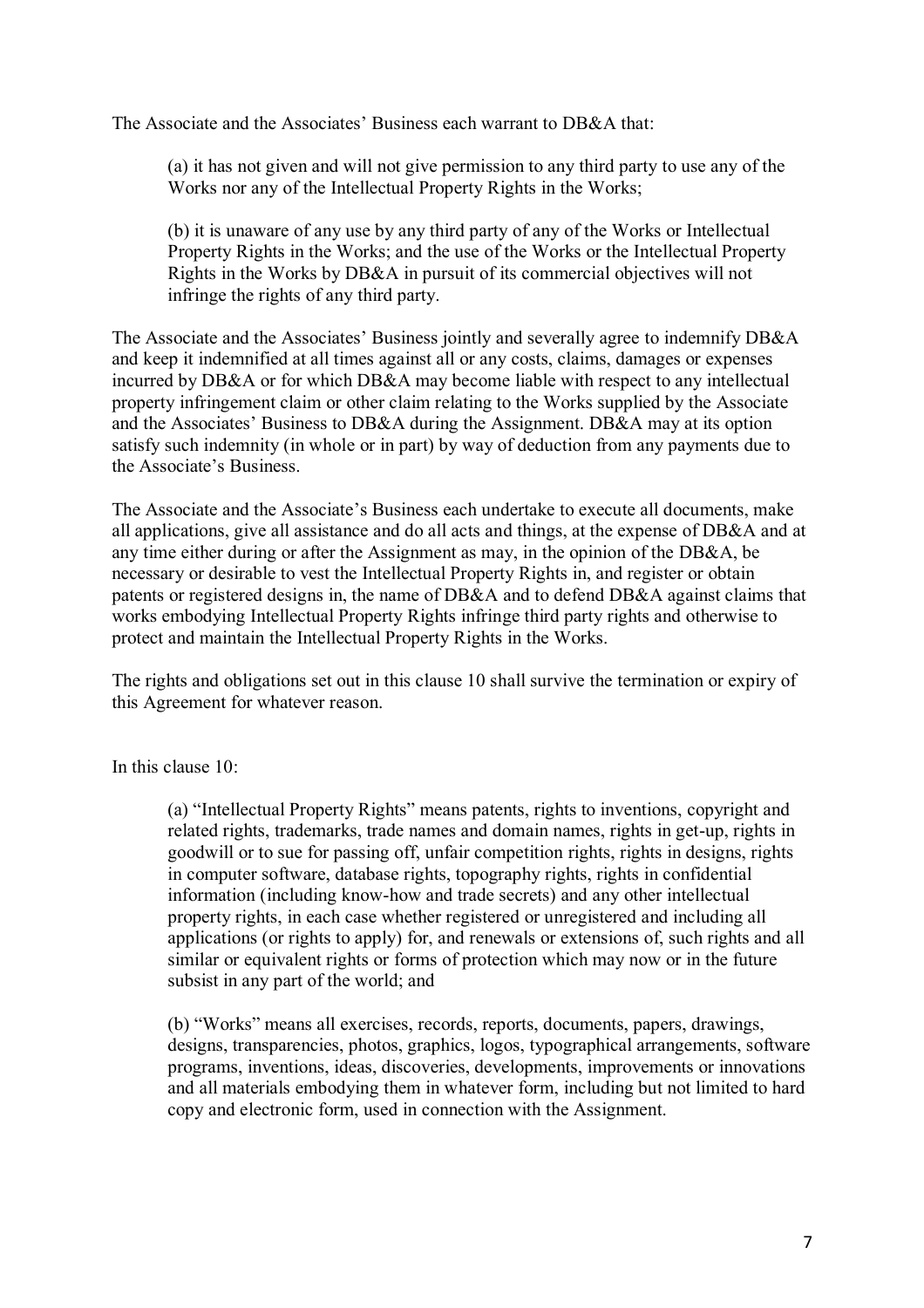#### **11. Termination**

.

DB&A may by written notice terminate this Agreement at any time if:

(a) The Associate or the Associate's Business shall have been in breach of any term of this Agreement which, in the case of a breach capable of remedy, shall not have been remedied by the Associate within three days of receipt by the Associate of a written notice from DB&A specifying the breach and requiring its remedy;

(b) The Associate or the Associate's Business shall have refused or failed within a reasonable time to provide any one or more of the Services after being instructed in writing by DB&A;

(c) The Associate, the Associate's Business (and/or substitutes) shall have conducted themselves in any manner which in the opinion of DB&A has brought or is likely to bring either DB&A or the entities with whom DB&A has a relationship into disrepute or has or is likely to impair the Associate's and the Associate's Business's ability to provide any of the Services to DB&A or to do so in any manner or at any time which shall reasonably be required of the Associate;

(d) The Associate's Business shall fail to increase or amend its insurance cover to DB&A's satisfaction in accordance with clause 9 within a reasonable period, DB&A shall have the right to terminate this Agreement forthwith and without further notice (and without any further payment to the Associate other than in respect of any days already worked in connection with the Assignment);

(e) A Force Majeure Event (as defined below) affects the Associate's Business or the Associate and the period of delay or non-performance continues for two months; or

(f) The Associate's Business has materially changed (e.g. the Associate has changed employers). Associates are required to promptly inform DB&A of such changes of circumstances and DB&A will inform the Associate if this agreement is to be terminated as a result, with any such decision not to be unreasonably withheld or delayed.

This Agreement shall automatically terminate forthwith in the event that:

(a) DB&A, the Associate's Business or the Associate passes a resolution or has an order made for its winding-up other than for the purpose of re-construction or amalgamation;

(b) a receiver or administrative receiver is appointed over all or any of the property; assets of DB&A, the Associate's Business or the Associate;

(c) an application is made for the appointment of an administrator (as defined in the Insolvency Act 1986) of DB&A, the Associate or the Associate's Business;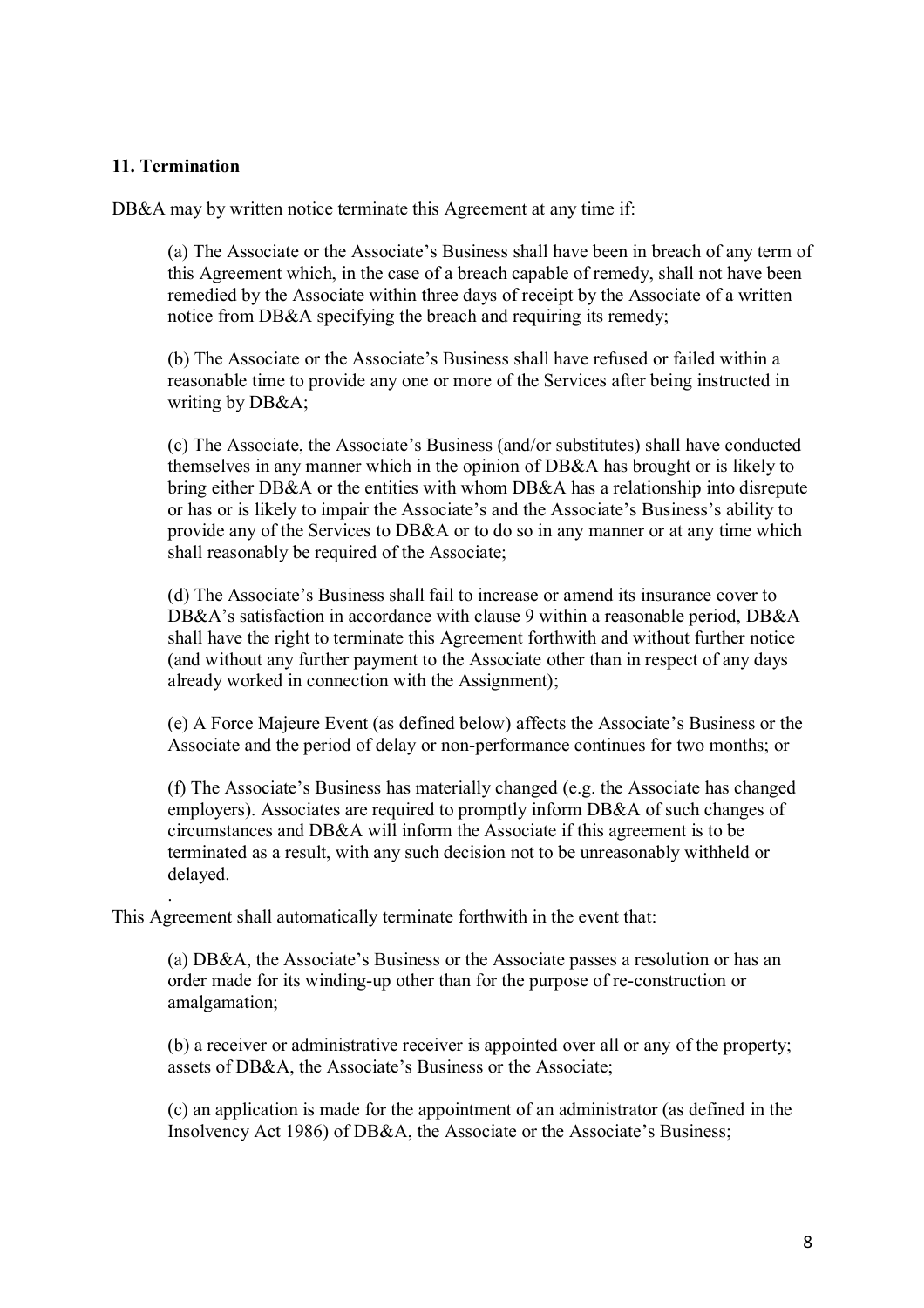(d) DB&A, the Associates' Business or the Associate becomes unable to pay its debts within the meaning of Section 123 (2) of the Insolvency Act 1986; or

(e) the Associate is declared bankrupt or makes any arrangement with or for the benefit of creditors or has a county court administration order made against it.

This Agreement will be annually reviewed by DB&A around the anniversary of the date in Clause 2 above, and may be terminated at any time by DB&A, the Associate or the Associate's Business by giving to the each other not less than one month's written notice. If there is any exemption to this clause, this will be detailed in a Schedule 1.

## **12. Other contractual terms**

#### 12.1 Force Majeure

No party shall be in breach of this Agreement nor liable for delay in performing, or failure to perform, any of its obligations under this Agreement if such delay or failure result from national emergency or prohibitive governmental regulation or legislation ("Force Majeure Events"). In such circumstances, the affected party shall, subject to Clause 11, be entitled to a reasonable extension of time for performing such obligations.

## 12.2 Entire Agreement

Each party acknowledges that this Agreement contains the entire Agreement between the parties and, save for the Application made by the Associate, neither has relied upon any oral or written presentation made to it by the other party or its employees or agents and has made its own independent investigations into all matters relevant to this Agreement.

## 12.3 Prior Agreement

For the avoidance of doubt this Agreement supersedes any prior Agreement between the parties whether written or oral and any such prior Agreements are cancelled as at the date of this Agreement but without prejudice to any rights which may have accrued to either of the parties under or by virtue of any such prior Agreement.

#### 12.4 Notice

Any notice to be served on either of the parties by the other shall be sent in writing to the address of the relevant party, either by recorded delivery post, facsimile transmission or by electronic mail and shall be deemed to have been received by the addressee 2 working days after posting the notice by first class recorded post or twenty four hours after transmission if sent by facsimile transmission or upon delivery to the recipient's mail server if sent by electronic mail to the correct electronic email address.

## 12.5 Headings

Headings contained in this Agreement are for reference purposes only are not incorporated in this Agreement and should not be deemed to be an indication of the meaning of the clauses to which they relate.

#### 12.6 Joint and several liability

The Associate's Business and the Associate shall be jointly and severally liable for their obligations under this Agreement.

#### 12.7 Assignments and other dealings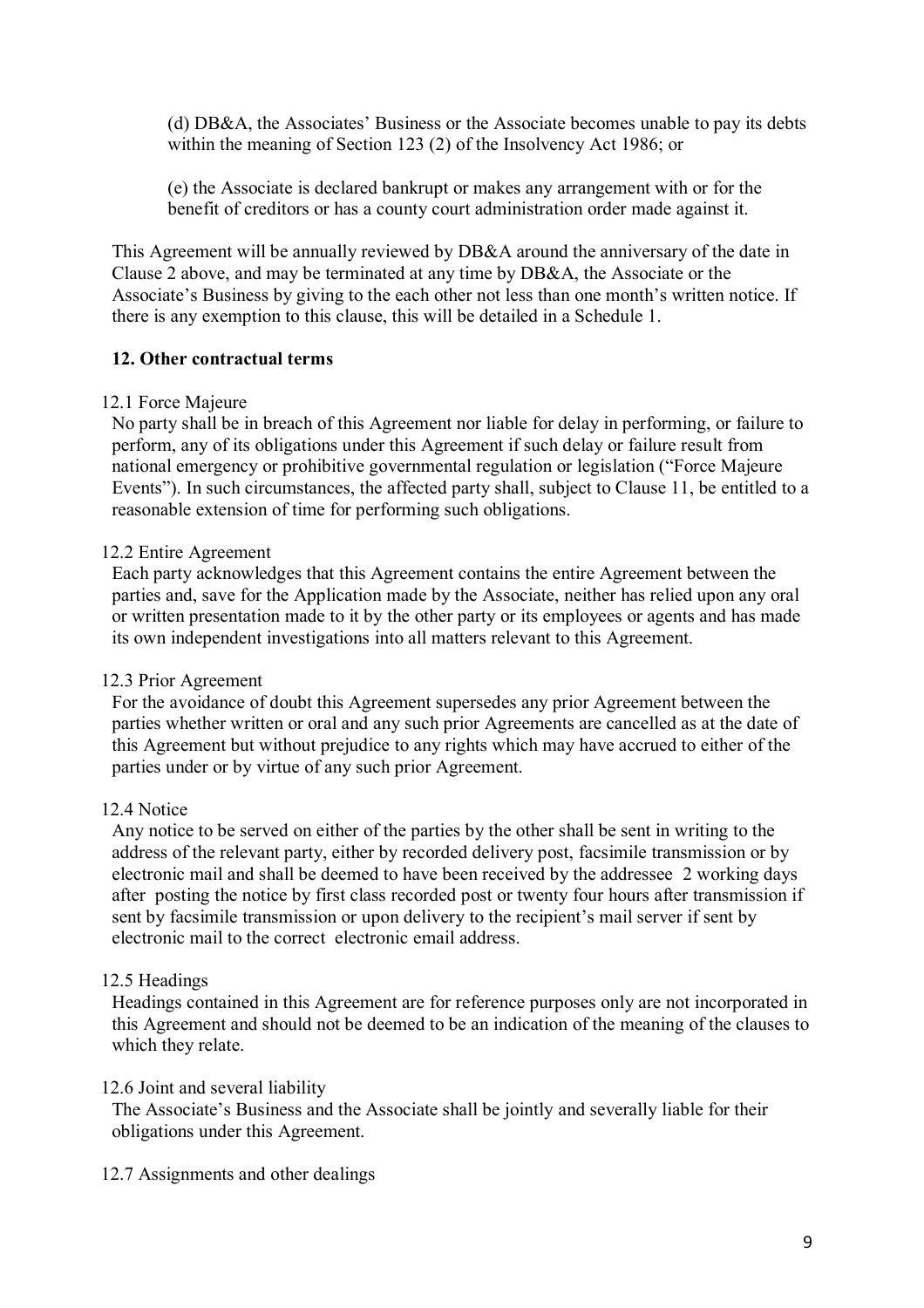This Agreement is personal to the Associate's Business and the Associate and neither of them shall assign, transfer, mortgage, charge, subcontract, declare a trust over or deal in any other manner with any of their rights and obligations under this Agreement.

## 12.8 Cumulative Rights

All rights granted to either of the parties shall be cumulative and no exercise by either of the parties of any rights or rights under this Agreement shall restrict or prejudice any other right or rights granted by this Agreement or otherwise available to it.

#### 12.9 Waiver

The failure by a party to enforce at any time or for any period any one or more of the terms or conditions of this Agreement shall not be deemed to be a waiver by the party who has failed to enforce the said terms and conditions and shall be without prejudice to such party's right at any time subsequently to enforce all of the terms and conditions of this Agreement.

#### 12.10 Third Party Rights

A person who is not a party to this Agreement shall not have any rights to enforce any term of this Agreement.

#### 12.11 Jurisdiction

This Agreement and any dispute or claim arising out of or in connection with it or its subject matter or formation (including non-contractual disputes or claims) shall be governed by and construed in accordance with the law of England and Wales.

Each party irrevocably agrees that the courts of England and Wales shall have exclusive jurisdiction to settle any dispute or claim arising out of or in connection with this Agreement or its subject matter or formation (including non-contractual disputes or claims.

## 12.12 Tools and equipment

It is a specific intention of this agreement that the Associate will provide tools and equipment necessary to undertake the works. Without prejudice to the generality of the foregoing this will include all costs such as graphic design packages. IT hardware and software, photography etc.

#### 12.13 Levels of work

It is agreed between the parties to this contract that there is no guarantee, either upper or lower, as to the level of the work, which will be provided by DB&A to the Associate. In the event that there are periods when there are no Services (required by the Client for the Associate) to perform, the Associate shall not be paid a retainer for these periods. The fee is only payable in respect of Services actually provided.

#### 12.14 Codes of practice

In undertaking work on behalf of DB&A the Associate will ensure that they comply at all times with any relevant codes of practice or normally accepted standards of conduct expected of a professional in their field.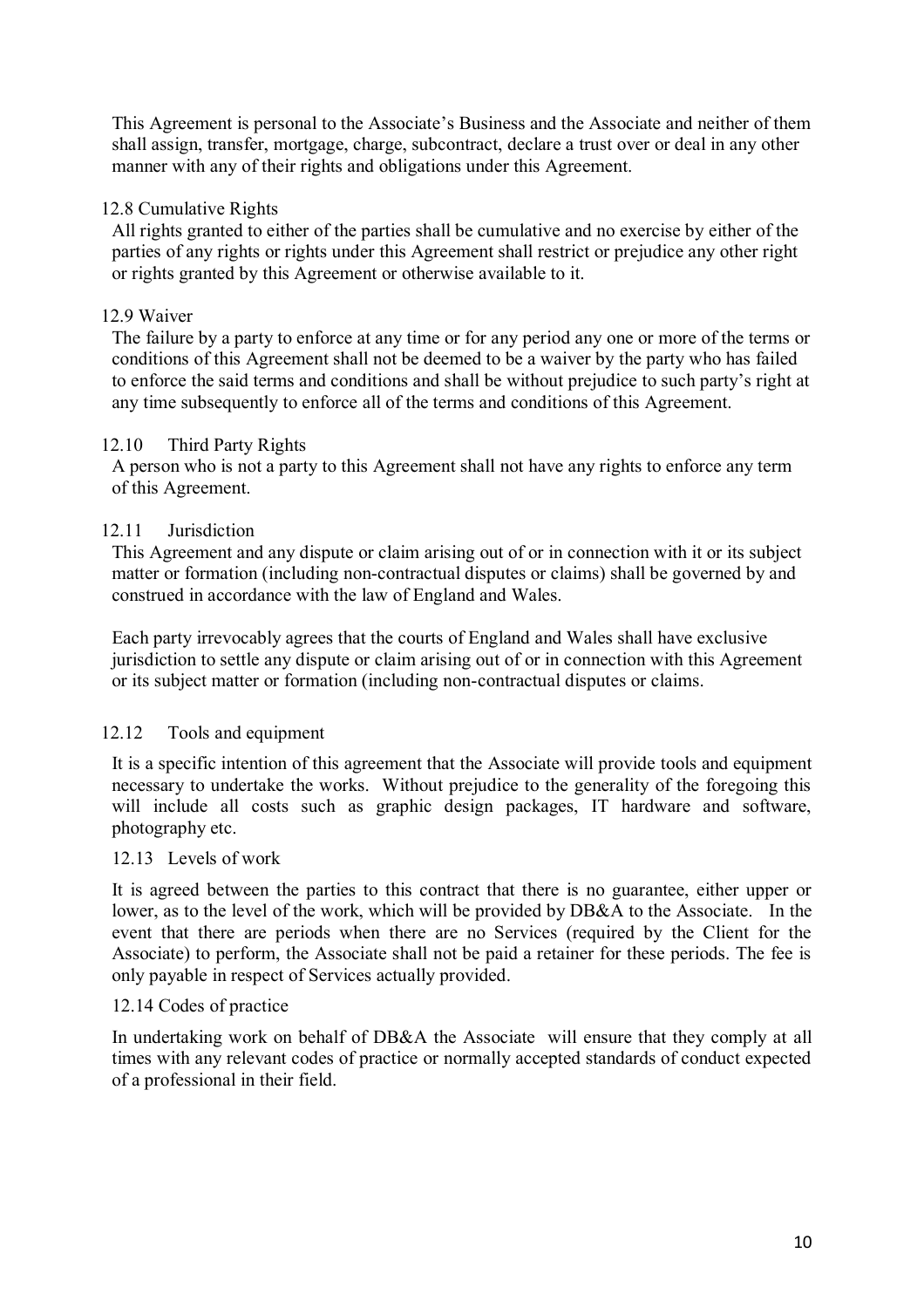# **13. RESTRICTION**

- 13.1 During the period of 12 months after the termination of the Agreement the Associate shall not directly or indirectly and whether on its own account or in any other capacity for or on behalf of any other person, firm, company or organisation:
	- 13.1.1 provide services of the same or a similar kind as the Services to the Client or for the benefit of any Client with whom they had dealings during the period of the agreement or to or for the benefit of any company or organisation associated DB&A or;
	- 13.1.2 enter into any contract for services or service contract with or for the benefit of any Clients with whom they had dealings during the period of the agreement.
- 13.2 The covenants and undertakings set out in this condition are considered by DB&A and the Associate to be reasonable and necessary for the legitimate protection of the DB&A and the Associate agrees that such covenants and undertakings are reasonable. It is agreed by the Associate that if any such covenants or undertakings shall be adjudged to be void as contrary to public policy or on any other ground or invalid or unenforceable, then such covenant or undertaking shall be deemed deleted from these Terms and Conditions and shall not affect any other of such covenants or undertakings

## **14. Data Protection**

- 14.1 In order to keep and maintain records relating to the service you provide it will be necessary for DB&A to record, keep and process personal data relating to you. We will comply with all applicable requirements of current data protection legislation including the Data Protection Act 1998 and the General Data Protection Regulation  $((EU) 2016/679)$  ("GDPR") in force from time to time and any applicable national implementing laws, regulations and secondary legislation, as amended or updated from time to time, in the UK and then any replacement legislation in the UK to the Data Protection Act 1998 and the GDPR.
- 14.2 At all times your information will be treated in accordance with our non-contractual Privacy Notice which is annexed to this Agreement which may be varied from time to time.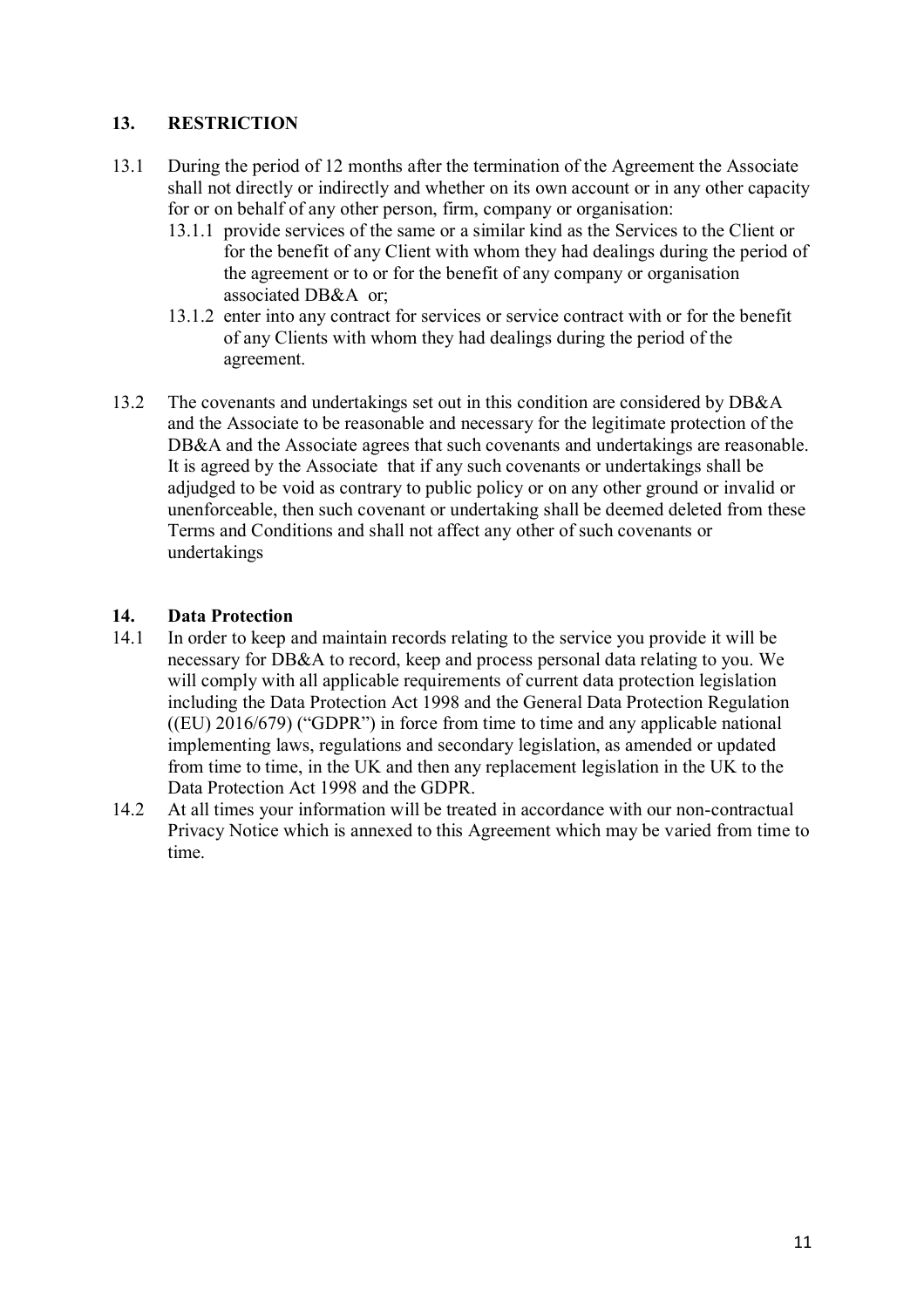## **15. Schedule 1**

#### **Assignment of Associate**

## **Purchase Order No. ……**

This schedule is made under the terms of the Associate Agreement dated ……………… between Dominic Brittain & Associates ("DB&A") and [Name and address] ("The Associate") and [Name, registered office and company number] ("The Associates' Business)

Assignment: [Programme name and the nature of the specialist support required] Deliverables: Assignment Commencement Date: Assignment End Date: Fees: Time Commitment:

VAT The fees per person per day are Exclusive/ Inclusive of VAT. It is the responsibility of the Associate and the Associates' Business to record VAT.

#### **Acceptance of the Assignment**

In accordance with the terms and conditions of the Associate Agreement and IN WITNESS whereof this schedule has been executed on the date given above before written by the undersigned persons who are duly authorised by the respective parties:

#### F**or and on behalf of Dominic Brittain & Associates**

Signed: Dated<sup>-</sup>

#### **For and on behalf of the Associate and the Associates' Business**

I, the Associate, confirm that I have read, understood and accepted the detail outlined in Schedule 1 above, together with the Associate Agreement and am duly authorised to sign for and on behalf of the Associate's Business

Signed: Dated<sup>-</sup>

#### **Return of the Acceptance of the Assignment:**

The Associate is to sign and return the above terms and conditions either by post or attached to an e-mail: Dominic Brittain & Associates Stapleford Farm, Green Lane, Hooke, Dorset, DT8 3PB. Email: enquiries@dominic-brittain-associate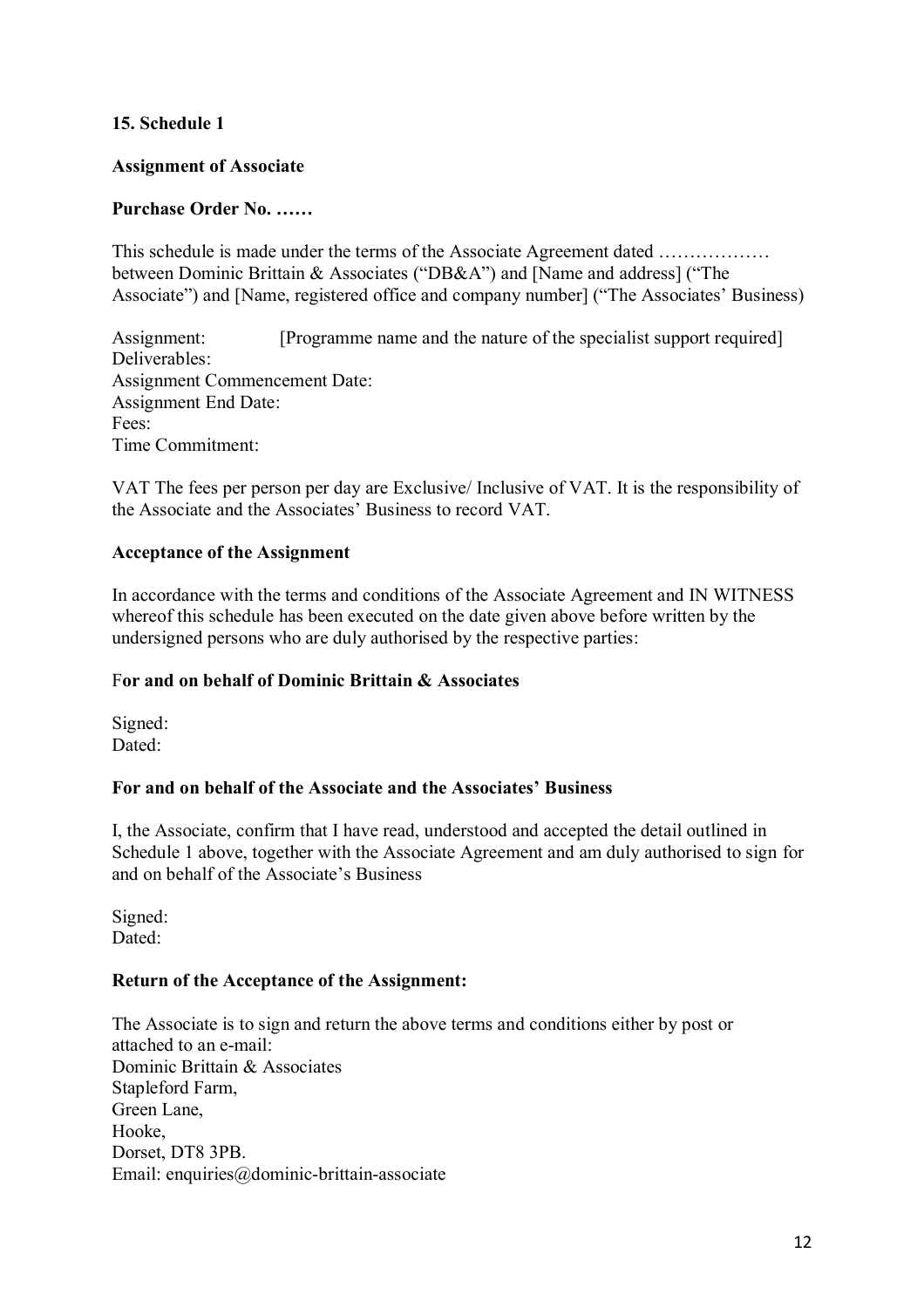## **16. Annex A - DB&A Code of Ethics**

## Code of Ethics

Those who are engaged to carry out work on behalf of DB&A must regard themselves as bound to conform to these principles.

1. In all work carried out by or on behalf of DB&A, whether the client is in the public sector or not, the Staff and Associates must take heed of the Nolan principles for those in public office, namely selflessness, integrity, objectivity, accountability, openness, honesty and leadership.

2. The Associate must recognise his/her obligations to DB&A and must always advise and act in the best interests of DB&A.

3. The Associate must do nothing to compromise the reputation of DB&A, nor to damage the trust and confidence placed in it by the clients it serves.

4. DB&A demands and maintains the highest ethical standards in carrying out its work. The Associate must do likewise in connection with the Assignment.

5. In dealings with individuals the Associate will adhere to the principles of kindness and natural justice.

6. The advice, guidance and work provided by the Associate will be informed by the principles of equal opportunity.

7. A proper respect for confidentiality will not prevent the Associate from raising legitimate concerns about malpractice with the appropriate authority.

8. Where issues become known to the Associate which may affect the operation of DB&A, or the service it provides, he/she must, subject to the above principles, inform the relevant officer of  $DR&A$